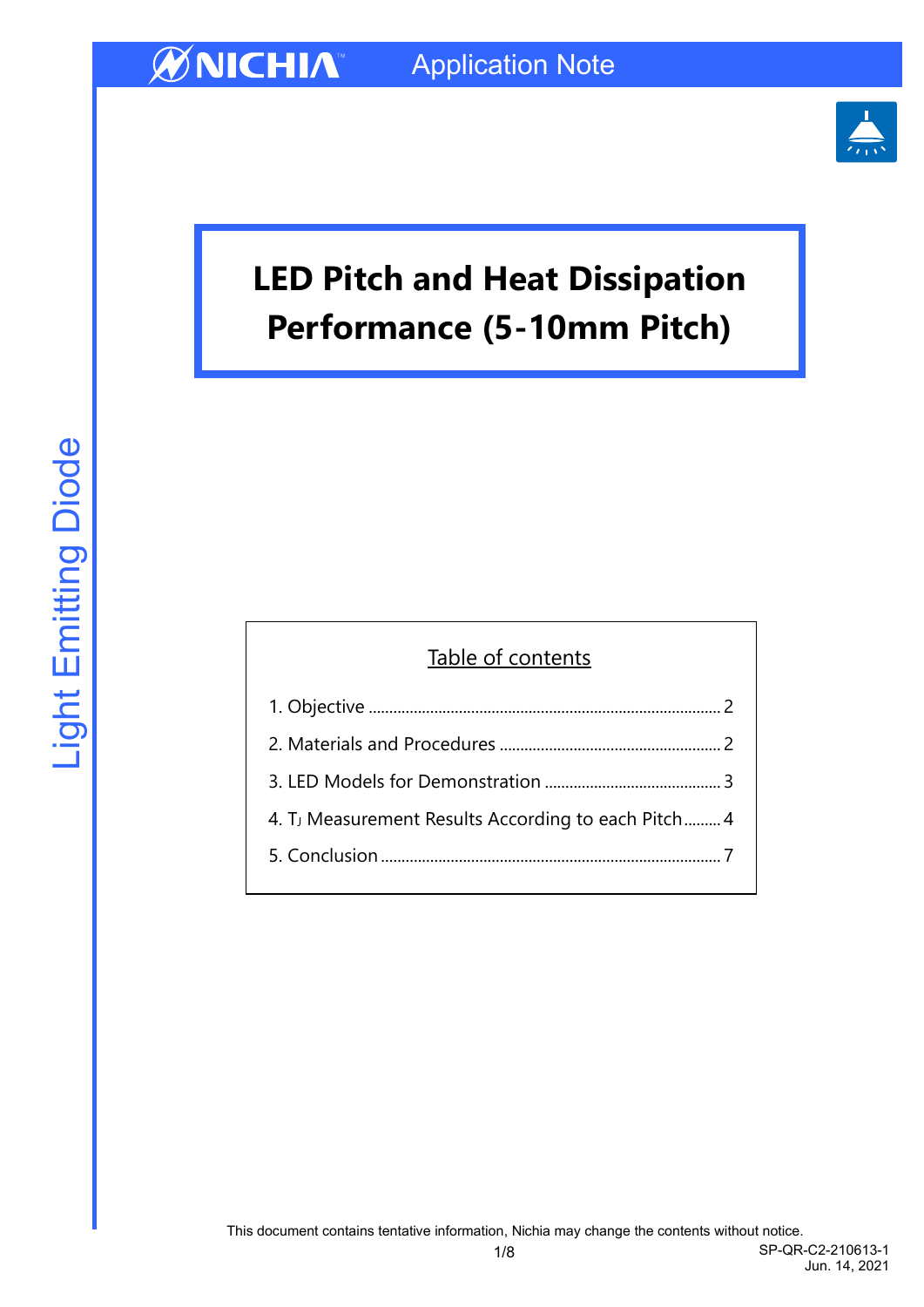### <span id="page-1-0"></span>**1. Objective**

When LEDs are used for a lighting fixture, in general, multiple LEDs, not a single one, are installed in the unit.

Operating a single LED generates high heat; all the more heat is generated when multiple LEDs are mounted on a board due to the mutual effect. Then, the junction temperature (hereinafter referred to as T<sub>J</sub>) of each LED gets higher, than in a single usage, leading to the decrease in their lifetimes and their luminous flux.

Minimizing T<sub>J</sub> equates to better thermal management, allowing for a longer lifetime.

Therefore, LEDs must be mounted with the optimal pitch among them.

This document shows the optimal pitch between LEDs by demonstrating some configurations.

### <span id="page-1-1"></span>**2. Materials and Procedures**

First, we prepared and used the aluminum board (hereinafter referred to as AL) and the glass epoxy board (hereinafter referred to as FR-4) as follows (cf. Table 1). Then, we mounted 9 LEDs on each board according to the simulation pitches (cf. Table 2). Please note that the pitch is the distance between the centers of an LED and its neighboring one (cf. Figure 1).

|                              | Aluminum on      | Glass Epoxy on |
|------------------------------|------------------|----------------|
|                              | either surface   | both surfaces  |
| Top Surface                  | <b>MEMSMENT</b>  |                |
| Reverse Surface              |                  |                |
| Thickness                    | $1.0 \text{ mm}$ | $1.6$ mm       |
| <b>Copper Foil Thickness</b> | $35 \mu m$       |                |
| Insulating Layer Thickness   | $120 \mu$ m      |                |

### Table1. Testing Board

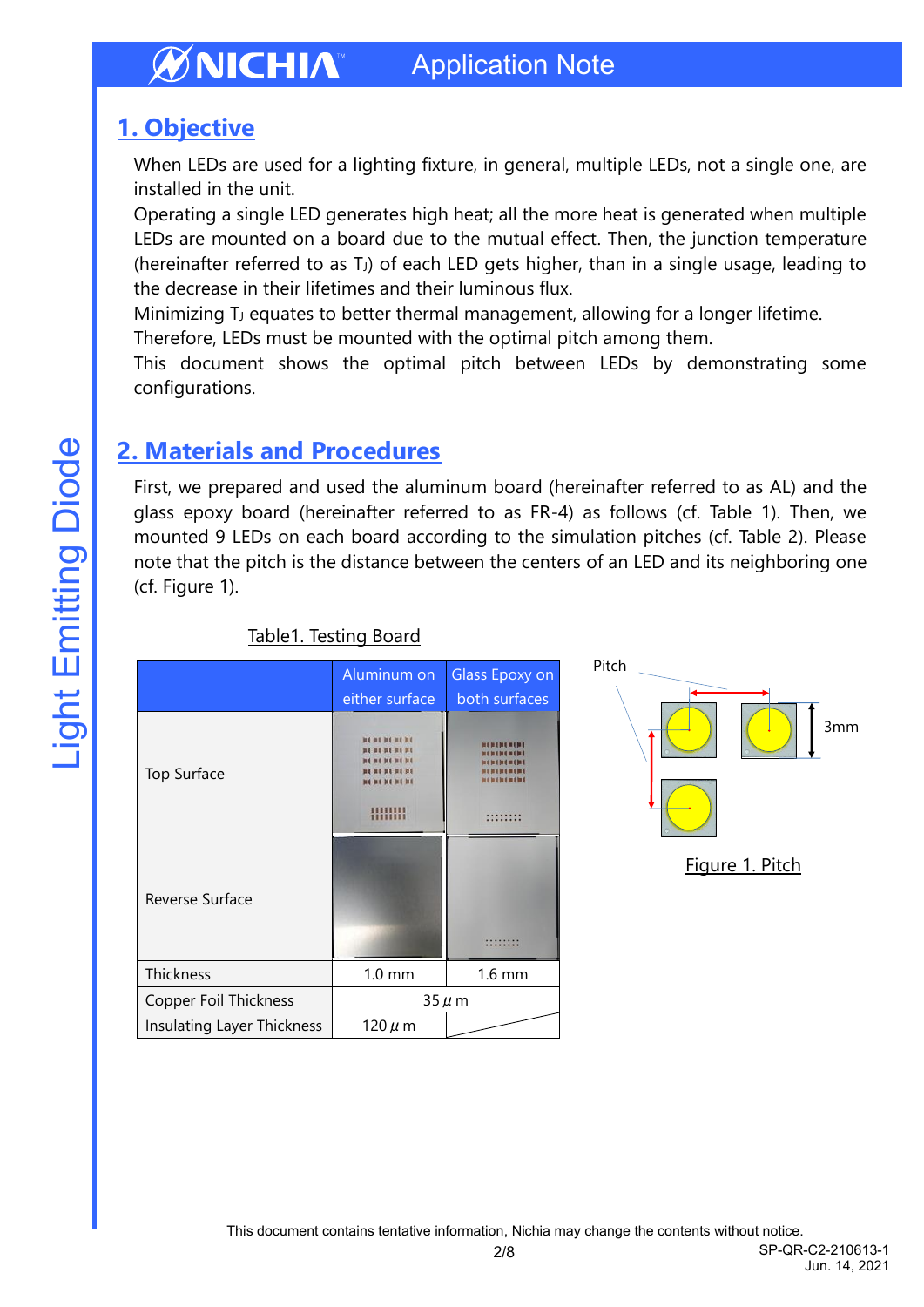Second, the LEDs were operated in a closed environment for 15 minutes. Then, when the temperature was saturated, the soldering temperature (hereinafter referred to as Ts) of the cathode side of the LED located in the center was measured. Figure 2 shows the Ts measurement point.

Table 2. Pitch Pattern

| 5mm Pitch                                                                              | 6 <sub>mm</sub> Pitch                                                                                | 7 <sub>mm</sub> Pitch                                                                                                    | 10mm Pitch                                                                                              |
|----------------------------------------------------------------------------------------|------------------------------------------------------------------------------------------------------|--------------------------------------------------------------------------------------------------------------------------|---------------------------------------------------------------------------------------------------------|
| <b>NUMBER</b><br>第210.10.19 MC<br><b>BCLK1 11, RC</b><br>■対位【反】 6条<br><b>MERICKERS</b> | <b>BCRCRCRCRC</b><br>RC1 . 1 . 1 . RC<br><b>MCLING BE</b><br><b>BCLCLCLV BO</b><br><b>KCREACKCRE</b> | <b>DE DE DS DE DE</b><br><b>经 10. 10. 10. 69</b><br><b>KC DO DK DK</b><br><b>MOIN IN IN 184</b><br><b>HE RE KE KE KE</b> | <b>DE BC BS DE BE</b><br>碳质 改比数<br>KC 100 180 100 180<br><b>BC/19/16/16/16</b><br><b>HE RE RE RE RE</b> |
|                                                                                        |                                                                                                      |                                                                                                                          |                                                                                                         |



Figure 2. Ts Measuring Point

### <span id="page-2-0"></span>**3. LED Models for Demonstration**

We demonstrated the configurations by using the 2 models below:

| LED Models                        | Part No. NS2W757A-V1         | Part No. NF2W757AR-V1 |  |
|-----------------------------------|------------------------------|-----------------------|--|
| Overview                          |                              |                       |  |
| Dimensions [mm]                   | $3.0 \times 3.0 \times 0.52$ |                       |  |
| Forward Current [mA]              | 65                           | 150                   |  |
| Maximum Forward Current [mA]      | 180                          | 200                   |  |
| Forward Voltage [V]               | 2.85                         | 6.3                   |  |
| Maximum Junction Temperature [°C] | 120                          |                       |  |

### Table 3. LEDs for Demonstration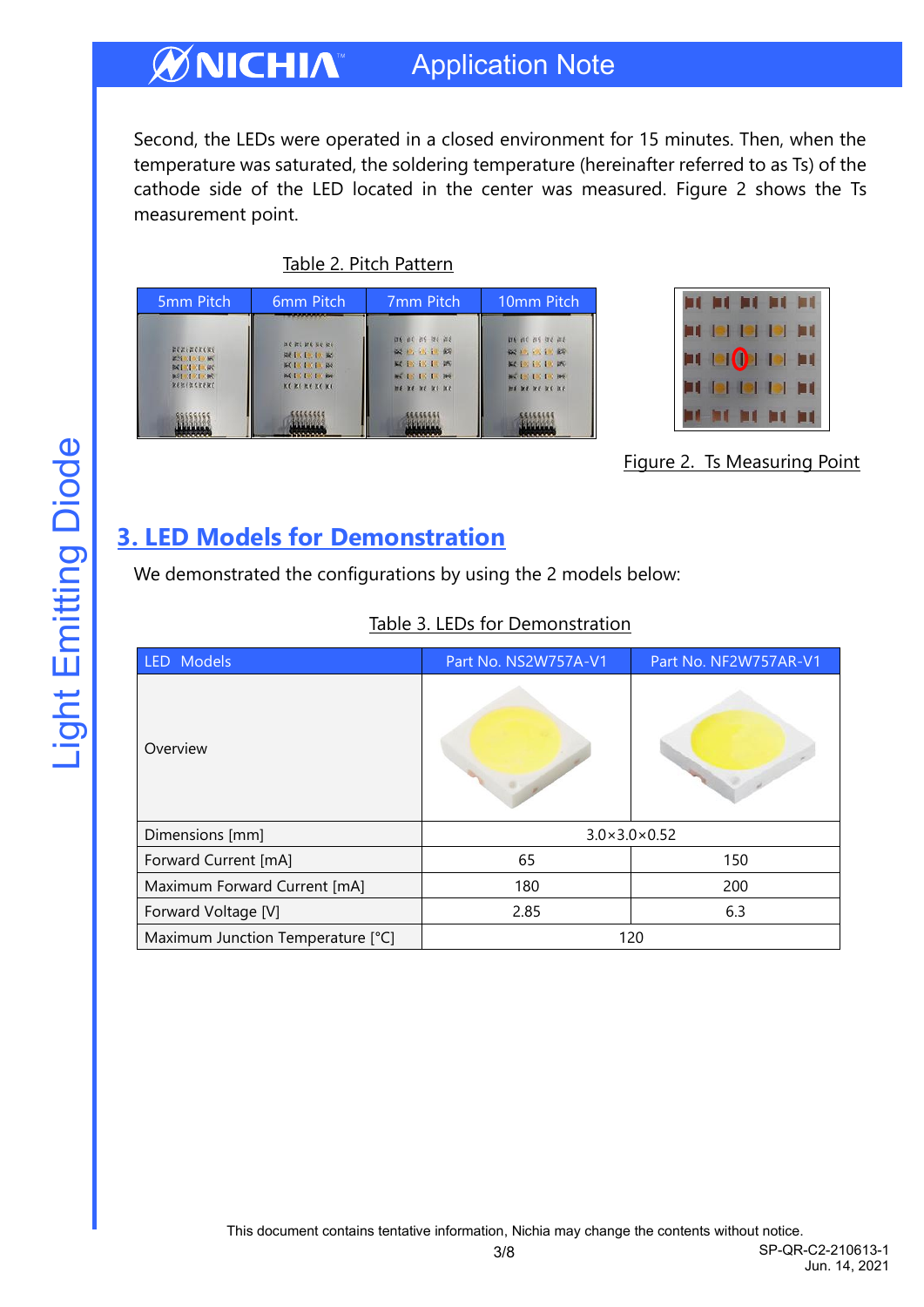### <span id="page-3-0"></span>**4. T<sup>J</sup> Measurement Results According to each Pitch**

### **4.1 Part No. NS2W757A-V1**

Figure 3 shows the T<sub>J</sub> measurement results at 4.1W ( $I_F$ =150 mA) and 1.7W ( $I_F$ =65 mA) according to the specified pitches. On the FR-4, the LED pitches did not affect the  $T_J$  much, when the input powers were low; however, when the input powers were increased, the  $T_J$ varied depending on the LED pitches: The smaller the LED pitch was, the higher the T became. On the other hand, there was no difference in the T<sub>J</sub> values on the AL, regardless of the LED pitches.



Figure 3. Junction Temperature According to LED Pitch (Part No. NS2W757A-V1)

4/8 SP-QR-C2-210613-1 Jun. 14, 2021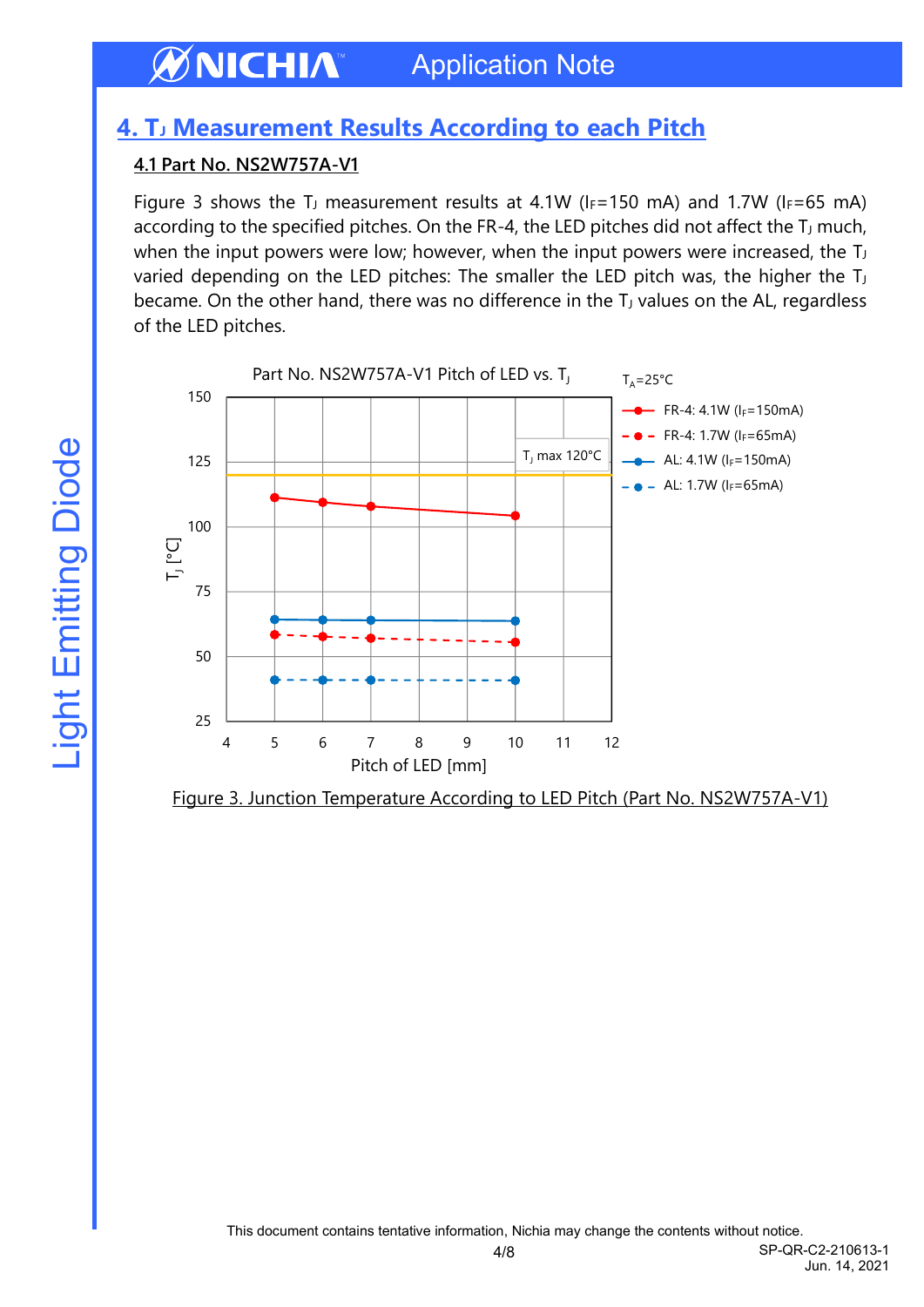### **4.2 Part No. NF2W757AR-V1**

Figure 4 shows the T<sub>J</sub> measurement results at 8.5W ( $I_F$ =150 mA) and 5.7W ( $I_F$ =100 mA) according to the specified pitches. The  $T_J$  values on FR-4 were affected by the LED pitches: The smaller the LED pitches were, the higher the  $T_J$  became. On the other hand, there was little difference in the  $T_J$  values on the AL, regardless of the LED pitches.



Figure 4. Junction Temperature According to LED Pitch (Part No. NF2W757AR-V1)

As shown in Figure 4, the T<sub>J</sub> slightly increased, as the LED pitch got smaller. The aluminum board has a higher thermal conductivity than the FR-4, diffusing heat over the board more easily. Therefore, the heat can be dispersed even when the LED pitch is small.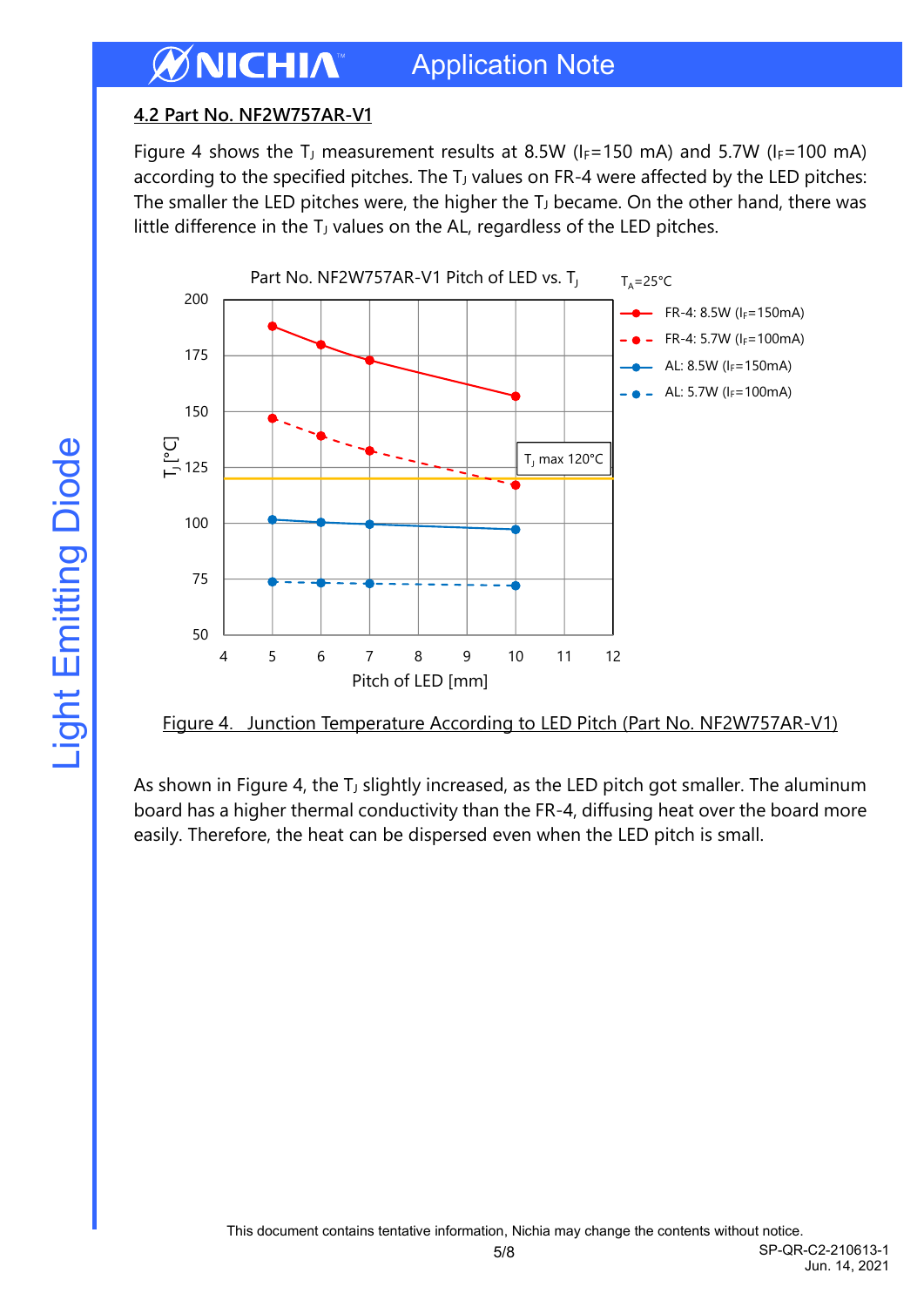On the AL, there was little difference in the T<sub>J</sub> values depending on the LED pitches. Then, we evaluated the  $T_J$  by increasing the amount of the LEDs mounted on the board and the input power more.



Figure 5. Junction Temperature According to LED Pitch (Part No. NF2W757AR-V1)

(Higher Input Power, 25 LEDs mounted)

On the FR-4, the T<sub>J</sub> significantly increased, as the LED pitches became smaller. Therefore, the LED pitches thermally impact on the LED-mounted board. On the other hand, the T was not significantly affected by the LED pitches on the AL.

Please note that we performed the test above the  $T_J$  max. If LEDs are used above the  $T_J$ max in practical use, they can burn out as seen in Figure 6. Customers should take care so as not to operate the LEDs above the  $T_J$  max with proper heat dissipation system such as heat sinks.



Figure 6. LED Burnout Damage

6/8 SP-QR-C2-210613-1 Jun. 14, 2021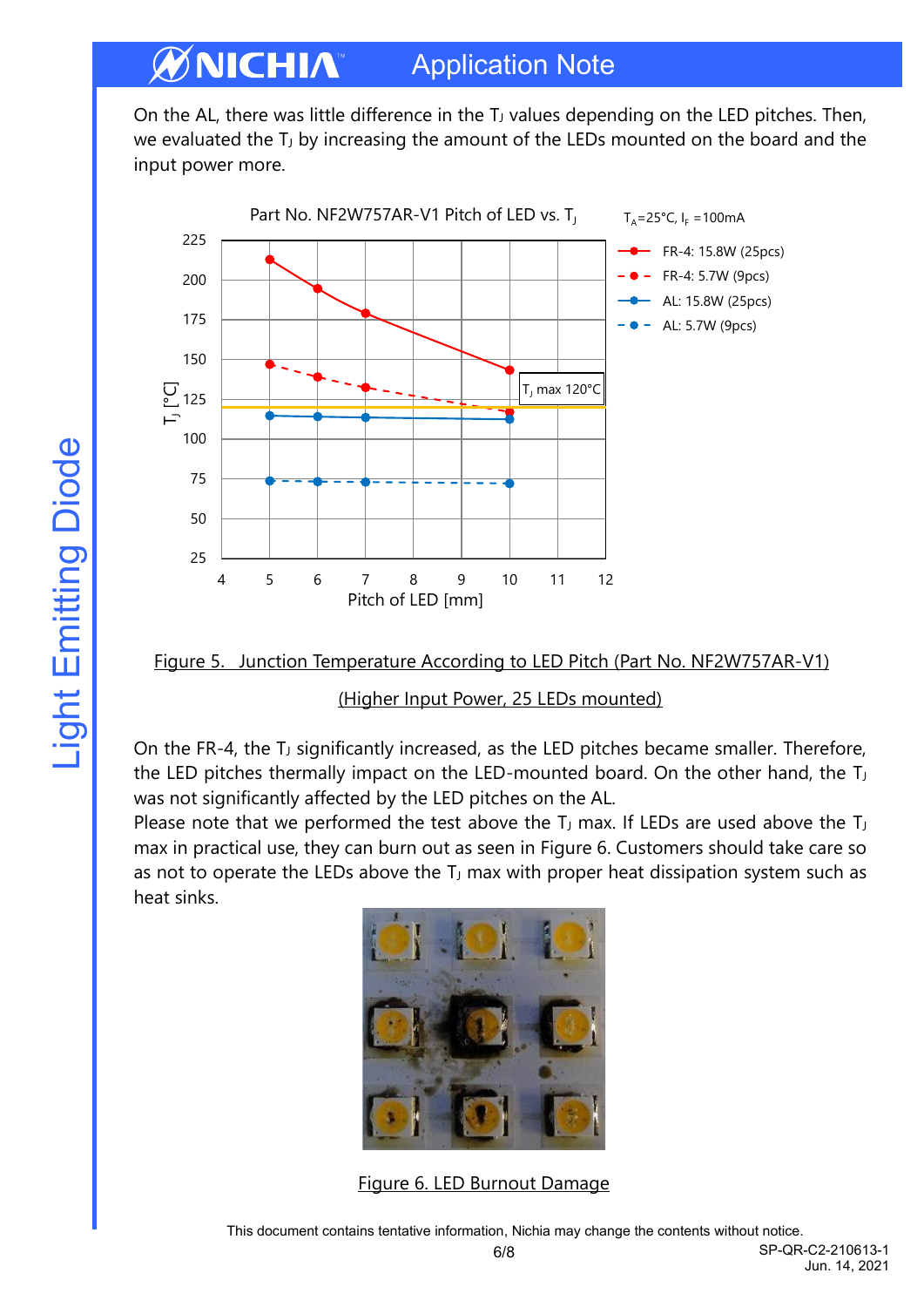### <span id="page-6-0"></span>**5. Conclusion**

Based on the evaluation results, it has been determined that the  $T_J$  is affected by the LED pitch and the input power (W). The optimal pitch between LEDs needs to be designed according to the input power (W). Customers should take care of the board's thermal conductivity in designing the LED pitch.

When the FR-4 is used, heat cannot be easily dispersed due to its low thermal conductivity. Therefore, when the LED pitch is small on the FR-4, heat is excessively increased due to the mutual interaction of the LEDs.

On the other hand, heat can be easily dispersed on the AL due to its high thermal conductivity. Therefore, the AL can reduce the rise in temperature even with the narrow pitch due to lower mutual interaction of the LEDs.

Please design the LED configuration to reduce the influence by heat, by referring to the simulation data shown herein. Your product can thus sustain a long lifetime and maintain the best optical characteristics.

Please use this document as reference, since the measurement data varies depending on LED model and usage conditions/environment at customer sites. We appreciate your understanding and cooperation.